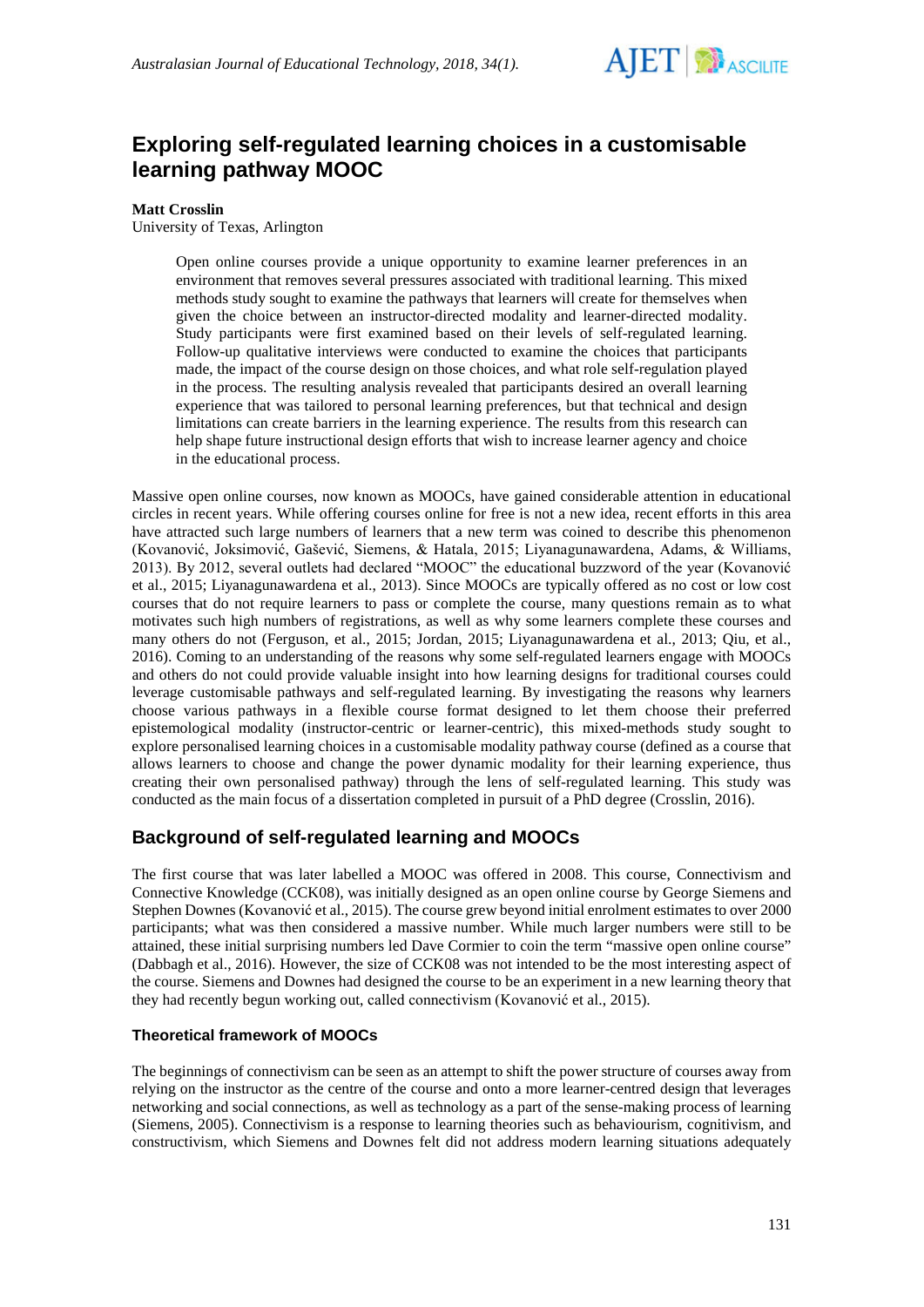

(Siemens, 2005). In Siemens' (2005) own words, connectivism addresses modern learning situations because:

Connectivism is the integration of principles explored by chaos, network, and complexity and self-organization theories. Learning is a process that occurs within nebulous environments of shifting core elements – not entirely under the control of the individual. Learning (defined as actionable knowledge) can reside outside of ourselves (within an organization or a database), is focused on connecting specialized information sets, and the connections that enable us to learn more are more important than our current state of knowing. (p. 6)

The first MOOCs should be seen in this context: learning in a course where the control of power has shifted from a centralised instructor to a network of connections, and where content acquisition has shifted from a centralised expert to a nebulous connection of shifting elements and participants. This context did not last long, as a new format of MOOC arose a few years later. This new format of MOOC came about in 2011, when Peter Norvig and Sebastian Thrun created a course for Stanford University, Artificial Intelligence, that attracted over 160,000 students at its peak (Cabiria, 2012). This new form of MOOC was seen as very behaviourist in nature – with extensive use of instructor-created content, automatically graded tests, and very controlled avenues for learner interaction (Kovanović et al., 2015). This version of the MOOC gained the attention of the world at large, but the difference between the two versions was not lost on certain scholars.

In examining the differences between these two versions of MOOCs, Stephen Downes coined the terms *xMOOC* and *cMOOC*. The original form of MOOC was labelled a *connectivist MOOC* or cMOOC for short, while the newer form of MOOC was labelled *MOOC as eXtension of something else* or xMOOC for short (Downes, 2013a). Downes describes the difference between the two terms by saying that a "cMOOC is designed as a network … while an xMOOC is based on a central course site and content that will be followed by all students" (Downes, 2013b, para. 25). What the two terms basically highlight is a difference in the power dynamics of the two terms: xMOOCs rely on content and activities that are distributed from a centralised expert or experts, while cMOOCs rely on student-centred learning with a decentralised power structure. However, not all MOOCs fall into easy classifications. In 2014, an experimental format was created by Siemens and others that combined the xMOOC format with the cMOOC format as distinct pathways or layers in one course, allowing the learners to customise the epistemological modality they engaged the course activities with as need throughout the duration of the course. This format has been referred to as *dual-layer* (Dawson, Joksimović, Kovanović, Gašević, & Siemens, 2015; Rosé et al., 2015), *multiple pathways* (Crosslin & Dellinger, 2015), and *customisable modality* (Crosslin, Dellinger, Joksimović, & Kovanović, in press). Regardless of where the power may reside in any MOOC, there is one factor that has remained a constant for most MOOCs: the open nature of MOOCs means that due to either large numbers or de-centralised structure, learners are responsible for regulating their own learning (Kop & Fournier, 2011).

### **Self-regulated learning in MOOCs**

While some colleges offer credit for MOOC participants who pay tuition and complete certain MOOCs, the majority of MOOC learners sign-up and participate in MOOCs for personal reasons more than any other reason (Hew & Cheung, 2014). Because of the responsibility that is placed on MOOC learners to regulate their learning, MOOCs have become an interesting testing ground for self-regulated learning. Milligan, Littlejohn, and Margaryan (2013) used self-regulation as a lens to determine patterns of engagement in MOOCs, identifying how participants were active, passive, or lurking in the course. Haug, Wodzicki, Cress, and Moskaliuk (2014) found that open badges or certificates could serve as motivators for self-regulated MOOC participants. Chung (2015) explored how design issues affect self-regulation among non-English speakers in courses offered primarily in English. Gasevic, Kovanovic, Joksimovic, and Siemens (2014) identified self-regulated learning as one of "main research themes that could form a framework of the future MOOC research" (p. 135). Many of these studies touch on issues of how design affects self-regulation, but few seem to explore learner perceptions of instructional design overall.

According to Mikroyannidis, Connolly, and Berthold (2013), educational initiatives like MOOCs are related to self-regulated learning because: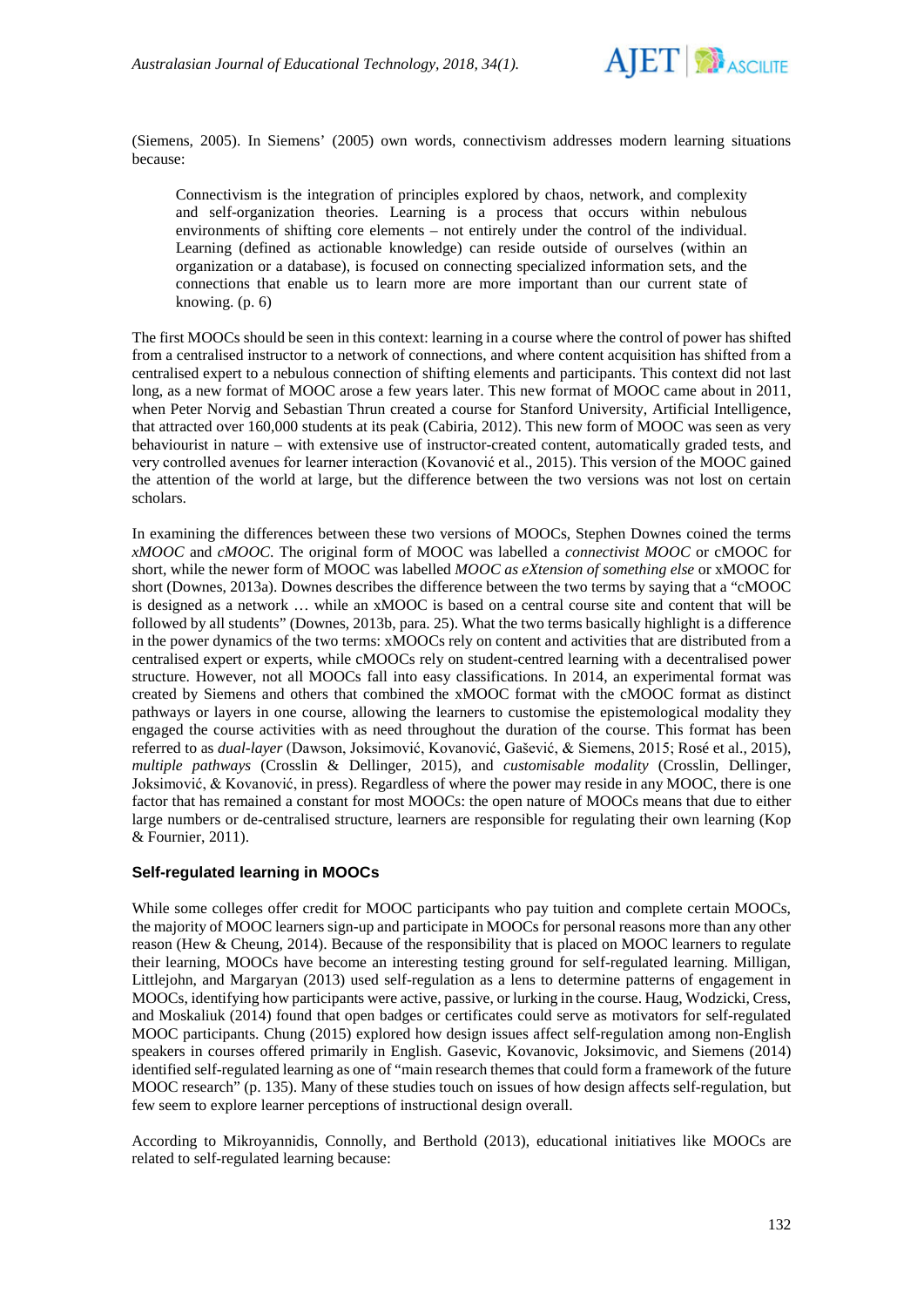

These initiatives may provide an abundant amount of learning resources for free, but it is up to the learner to find the right ones to meet her learning needs and aspirations. Today's learner is expected to be able to plan her learning journey, search for appropriate learning resources, use these resources for her learning and reflect on her progress. In other words, a selfregulation skill set is required that will enable someone to learn how to learn. (p. 3)

Therefore, this study focuses on self-regulated learning over factors related to learning. Several aspects of self-regulated learning in MOOCs are still not fully understood, including how the design of learning materials and activities can affect learner self-regulation. What is known about MOOCs is that the basic design of many MOOCs requires a shift in power dynamics and control that some course designers might not be ready for. Mackness, Mak, and Williams (2010) identified autonomy, connectiveness, and interactivity as important factors that influenced student success in the CCK08 MOOC. These factors would imply a shift away from the dependence on the instructor and more reliance on self-regulated learning. Kizilcec, Piech, and Schneider (2013) performed a cluster analysis of learner types in MOOCs and noted that "the clusters reveal a plurality of trajectories through a course that are not currently acknowledged in the design and discourse around MOOCs" (p. 177). In other words, what would learning look like if learners were given the option to create a personalised pathway through different course modalities? Current research acknowledges what MOOC learners do in the courses as well as what factors influence those choices, but whether or not a course design that allows personalisation influences or affects self-regulated learning is still not addressed in the literature.

# **Research design**

Based upon this analysis of the literature, a general need for more research into the relationship between self-regulated learning and customisable pathways learning design in MOOCs was identified. While some literature does touch on the relationship between learner personality and self-regulated learning in MOOCs, these studies only look at part of the picture. Self-regulated learners tend to have a level of motivation and experience that can help them overcome obstacles to learning such as poor learning design (Wang, Shannon, & Ross, 2013). Therefore, the gap in knowledge that was identified is the lack of insight into learners' choices when given the learning design option of customisable modality pathways, as viewed through the lens of self-regulated learning in MOOCs.

The results of this study can help shape instructional design in traditional online courses by illuminating the factors identified by participants that encouraged them to stay engaged with self-regulated learning. Instructional designers can utilise this information to make better decisions about course design by basing those decisions on factors that are identified in participant responses as beneficial for self-regulated learning and personalised learning design. Policy makers in education could use this information to set quality standards for online course design. Learners could also use the information to help self-identify courses that would be better suited for their self-regulated and personalised learning goals.

## **Research questions**

This study investigated two primary research questions and three sub-questions. These questions are:

- 1. What are the attributes of the MOOC learners' pathway choices through the course content and activities?
- 2. What are MOOC learners' experiences in the customisable learning pathways? To what extent are their pathways related to the course designs?
	- What are MOOC learners' patterns in choosing the customisable learning pathways?
	- Are there any relationships between learner modality patterns and the course design? If so, why?
	- Are there relationships between learner modality patterns and the course activity design? If so, why?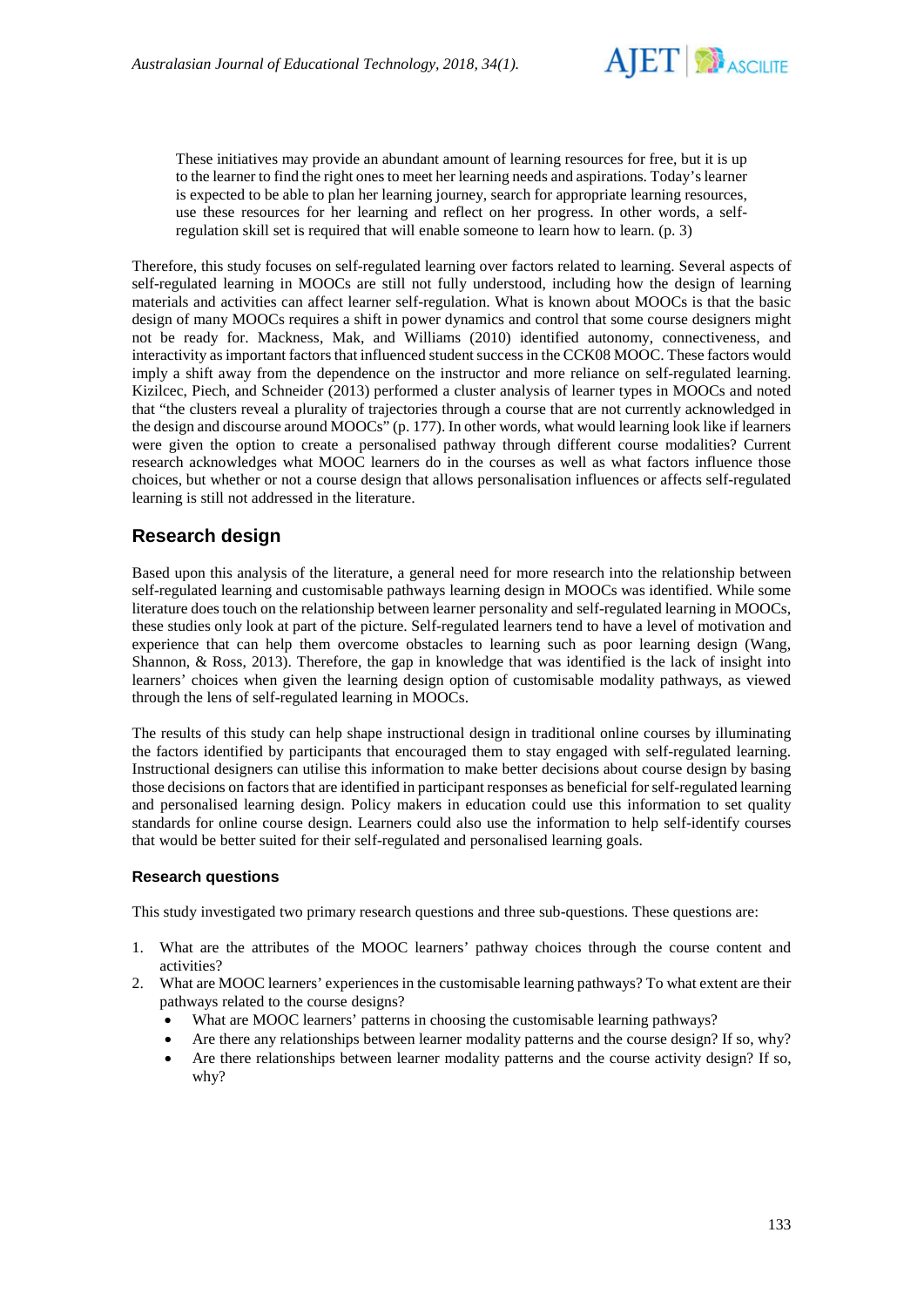

## **Methodology**

As noted in the introduction, this study was conducted as the main focus of a dissertation completed in pursuit of a PhD degree. Due to the knowledge gap in understanding learners' choices when given pathway options, this study utilised the participant-selection variant of the explanatory sequential mixed methods design (Creswell & Clark, 2011). This design allowed the study to focus on the insights gained from the second qualitative phase once the results of the first quantitative phase have been analysed. Therefore, the results from the first quantitative stage would only be necessary a means to provide context for the qualitative results if they were found to not affect the selection of participants for the second round. The procedure for the study had two main stages. The first stage involved sending out the quantitative survey via course email to all adult participants in HumanMOOC. The quantitative instrument was the SRL in Massive Open Online Courses survey (Milligan, Margaryan, & Littlejohn, 2013). The SRL in Massive Open Online Courses survey was chosen because it combines elements of several self-regulated learning instruments to create one instrument focused on MOOC environments. Participants accessed the survey online after self-selecting to taking the survey. Demographic information was also collected for analysis. Participants who completed the self-regulated learning survey were contacted to participate in follow-up online interviews. Descriptive statistics were first analysed to determine if demographic variables reveal any correlating trends. Next, one-way ANOVA was conducted to compare various demographic variables to the results of the self-regulated learning scale. Certain factors found to have significant impact on selfregulated learning, were noted for the selection process.

The second phase involved online, text-based structured interviews designed to explore the qualities of learners' pathway choices and perceptions of self-regulated learning related to the customisable modality MOOC design. A pre-determined set of questions were presented to all participants in the same order via a text survey, with probing questions sent through course email as determined by the interviewer when the responses were unclear or incomplete. These responses were analysed through etic coding to produce categories by qualitative analysis. Thematic analysis was then conducted to identify themes within the responses. These themes were used to discuss the research questions.

## **Course design**

The educational setting for this study was a MOOC offered in the winter of 2015: Humanizing Online Instruction: The #HumanMOOC (HumanMOOC). HumanMOOC was administered through the Instructure Canvas system in conjunction with faculty from various universities. The subject of HumanMOOC focused on helping online instructors learn how to improve their courses by increasing social, teaching, and cognitive presence. HumanMOOC course design was based on the unique customisable modality pathways format that contains two complete modality options for learners: one modality containing instructor-led content, and another modality designed for connectivist interactions. This design method has been referred to as a dual-layer MOOC (Dawson et al., 2015; Rosé et al., 2015), multiple pathways course (Crosslin & Dellinger, 2015), customisable modality course (Crosslin, Dellinger, Joksimović, & Kovanović, in press), and a self-mapped learning pathways course (Crosslin, 2017). The main goal of the design is to create two distinct modality options for learners to utilise as they progress through course content, while allowing learners the freedom to move between modalities or mix both as they need at any time in the course (Crosslin, 2016). This freedom of choice was accomplished in HumanMOOC through the use of a weekly Neutral Zone that explained both modality options for the week while encouraging learners to choose either or both as needed. Weekly competencies provided structure and scaffolding to help learners stay on track and connected with each other.

The instructor-led modality contained a complete set of instructor-designed content and activities that could be utilised as a specific pathway to complete the course: learning objectives, text content, video content, instructor-guided discussions, instructor-guided activities, and assessments in the form of badges. This content was placed in a linear fashion inside of the course utilising tools within Canvas. The goal was to showcase to learners an acceptable linear pathway through the course content. This modality was referred to as a "Stream" in the course explanation to the students because of its linear, flowing nature.

The connectivist modality contained a less structured collection of tools and suggestions for learners: Twitter hashtags, an activity bank (a list of activity ideas that could help self-guided learners gain ideas for completing badges if they needed scaffolding), and a connect area (a place that aggregated learner blogs to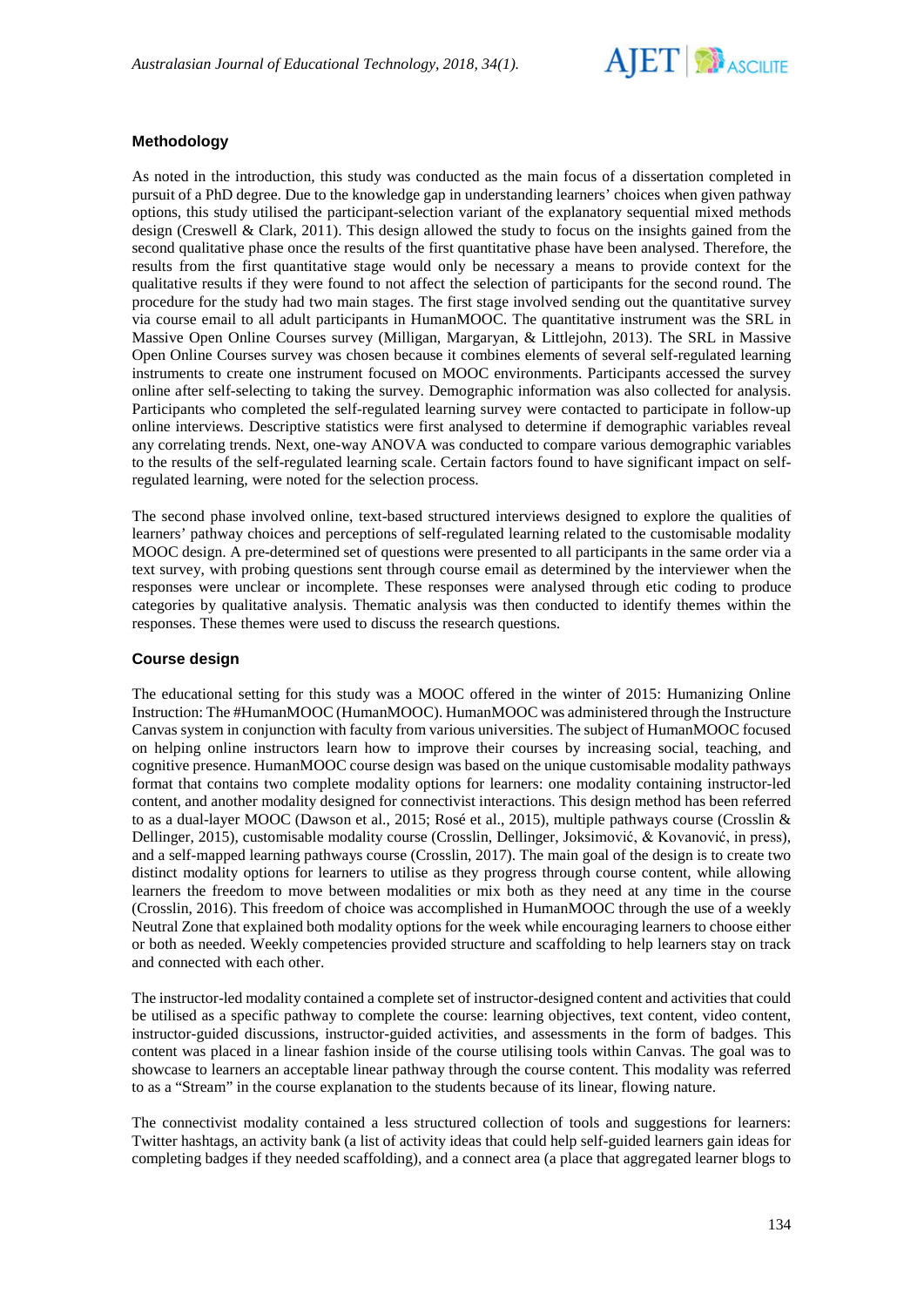

aid in discovery of other distributed participants). This modality was intentionally left open and non-linear to encourage learners to form their own groups, ideas, and content connections. The utilised tools were suggested as a starting point. Learners used the Twitter hashtag (#humanmooc) to connect with other learners, ask questions, share content ideas, and form activity ideas (such as several spontaneous participant-initiated and led Google Hangout sessions). This modality was referred to as a "Garden" in the course explanation to the students because of its non-linear, self-guided nature.

The overarching goal of the customisable pathways design is to move learners to self-determine how they would map their own learning pathway. This goal would bring learners closer to the theoretical framework of self-determined learning known as heutagogy (Hase, Stewart, & Kenyon, 2007). According to Blaschke (2012), in a heutagogical course the instructor "facilitates the learning process by providing guidance and resources, but fully relinquishes ownership of the learning path and process to the learner, who negotiates learning and determines what will be learned and how it will be learned" (p. 59). However, since customisable pathway courses are not fully heutagogical in nature, they can be viewed as part of a process that points learners towards self-determined learning.

### **Ethical considerations**

IRB approval was obtained before participants were initially contacted. The main ethical issues that were taken into consideration with this study were informed consent, confidentiality of the information, and anonymity of the participants. Informed consent was obtained by an explanation section in the recruitment email and the initial survey. Confidentiality for the participants that only complete the first stage survey was preserved in that no names or personally identifiable information was accessed until potential interviewees were identified. Those who chose to be interviewed were assigned a pseudonym by the researcher before the interview. All interview responses were assigned to this pseudonym, and any references or quotes in the discussion were attributed to this same pseudonym. Any quotations that use personally identifiable information such as job titles were not used. Storage of the study data was treated with the strictest of confidence. All data, recordings, or transcripts that are stored were stored on a secure device with password protection. The researcher and major professor are the only ones with access to these files. Paper records were not kept.

### **Participants**

Participants were recruited from the winter 2015 offering of HumanMOOC. This offering attracted a total registration of 871. Of those numbers, 573 logged into the course at least once and 461 spent enough time in the course to register activity in the software activity analytics. The company that administrates the course registration for HumanMOOC does not collect learner statistics, so obtaining demographic records for the course was not possible. Therefore, this study utilised convenience sampling by collecting results from all participants that self-selected to participate.

Of the available population  $(N = 461)$ , 98 started and 70 completed the SRL in Massive Open Online Courses survey. Of those 70, two responses used names that could not be found in the class rolls, and one was found to be from a participant that logged into the course but did not spend time with any of the materials and so these three were discarded. Of the remaining responses, 17 participated in the qualitative interview stage. Table 1 is a summary of some key demographics.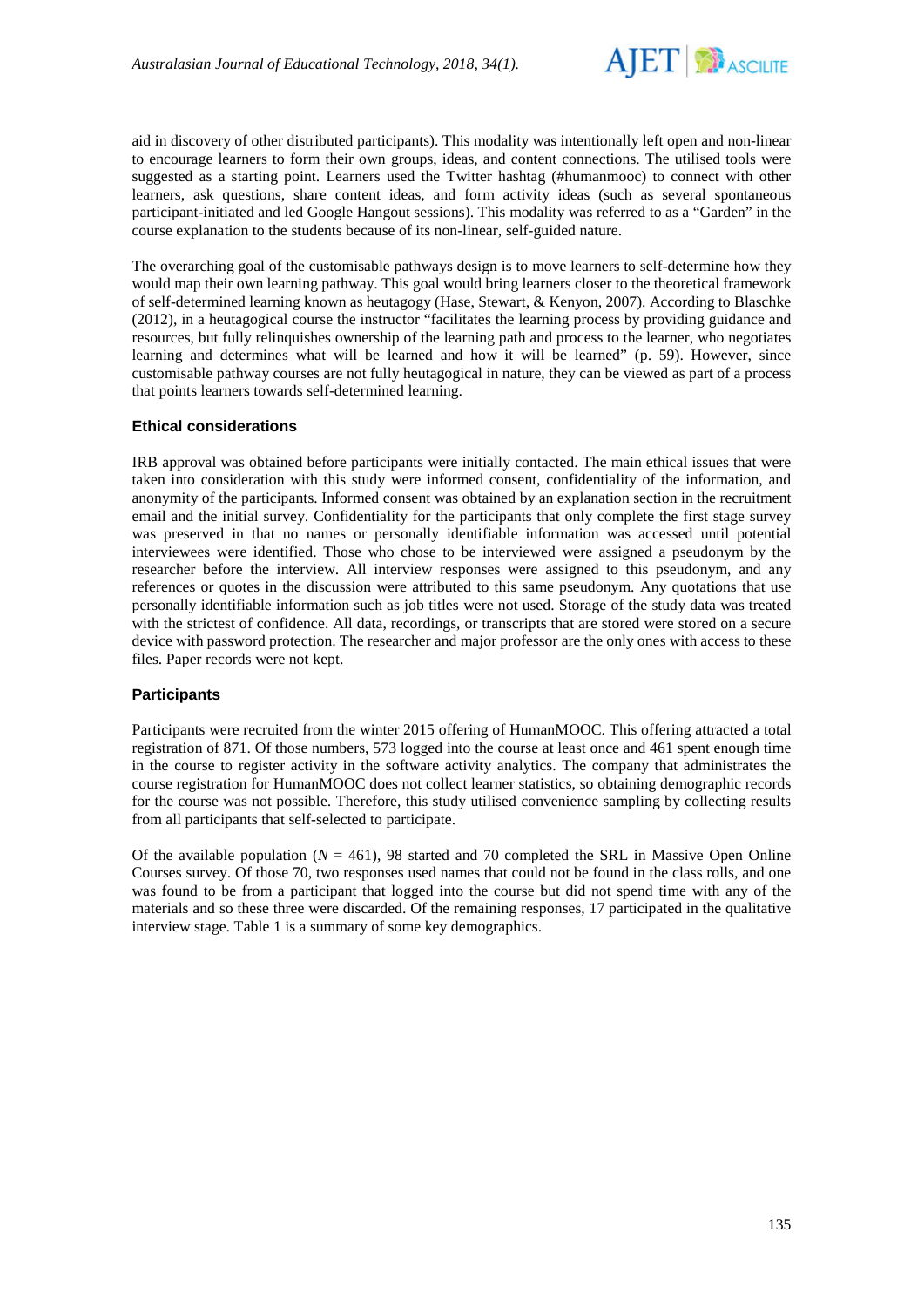

| Study demographics     |                                        |                |               |
|------------------------|----------------------------------------|----------------|---------------|
| Characteristic         |                                        | n              | $\frac{0}{0}$ |
| Gender                 | Female                                 | 41             | 71.2          |
|                        | Male                                   | 19             | 28.8          |
| Age                    | 26-34                                  | 13             | 19.7          |
|                        | $35 - 54$                              | 38             | 57.6          |
|                        | 55-64                                  | 11             | 16.7          |
|                        | 65-older                               | $\overline{4}$ | 6.1           |
| Ethnicity              | Caucasian                              | 52             | 78.8          |
|                        | Other                                  | 7              | 10.6          |
|                        | African American                       | 3              | 4.5           |
|                        | Hispanic                               | 2              | 3.0           |
|                        | Asian                                  | $\overline{2}$ | 3.0           |
| <b>Education Level</b> | High School or Equivalent              | $\mathbf{1}$   | 1.5           |
|                        | Four-year College Graduate             | 8              | 12.1          |
|                        | <b>Master's Degree</b>                 | 41             | 62.1          |
|                        | <b>Doctoral Degree</b>                 | 12             | 18.2          |
|                        | Professional Degree (MD, JD, etc.)     | 3              | 4.5           |
|                        | Other (DC Degree)                      | 1              | 1.15          |
| Location               | United States of America               | 46             | 69.7          |
|                        | Europe                                 | 9              | 13.6          |
|                        | Oceania (Australia, New Zealand, etc.) | 6              | 9.1           |
|                        | Africa                                 | 2              | 3.0           |
|                        | South America                          | 1              | 1.5           |
|                        | Canada                                 | 1              | 1.5           |
|                        | Asia                                   | 1              | 1.5           |

Table 1

# **Results**

Scores on the SRL in Massive Open Online Courses survey can potentially range between 32 and 128. The range for this study was 73 to 122, therefore the data is skewed towards the higher end of the self-regulated learning spectrum for this instrument. Most of the participants had graduate or professional degrees, so this factor probably accounted for the skew in the results. However, none of the studies that have used this survey so far (Milligan & Littlejohn, 2014; Milligan, Littlejohn, & Margaryan, 2013) used the results in a quantitative analysis manner; thus, comparison to other studies with regards to quantitative findings is currently lacking. However, two recent studies by Hood, Littlejohn, and Milligan (2015) and Littlejohn, Hood, Milligan, and Mustain (2016) took place where the researchers created modified versions of the survey by adding questions in order to perform quantitative analysis on the survey results. This modified version of the survey was not available during the time period that this study was under IRB review. The SRL in Massive Open Online Courses survey is typically utilised as a method to develop qualitative learner profiles, as is also the case in this study.

ANOVA correlations were used to compare total SRL scores with four demographic factors (age, education, gender, and ethnicity). No significant correlations were found between any demographic grouping and the SRL scores. This indicates that there is no significant correlation between self-regulated learning and any specific demographic group. If there had been a correlation, this correlation would have to have been considered when selecting participants for the secondary interview stage. However, since no correlation was indicated after analysis, all participants were contacted for the secondary interview stage. The results of the first quantitative analysis phase are provided here to add context to the qualitative results.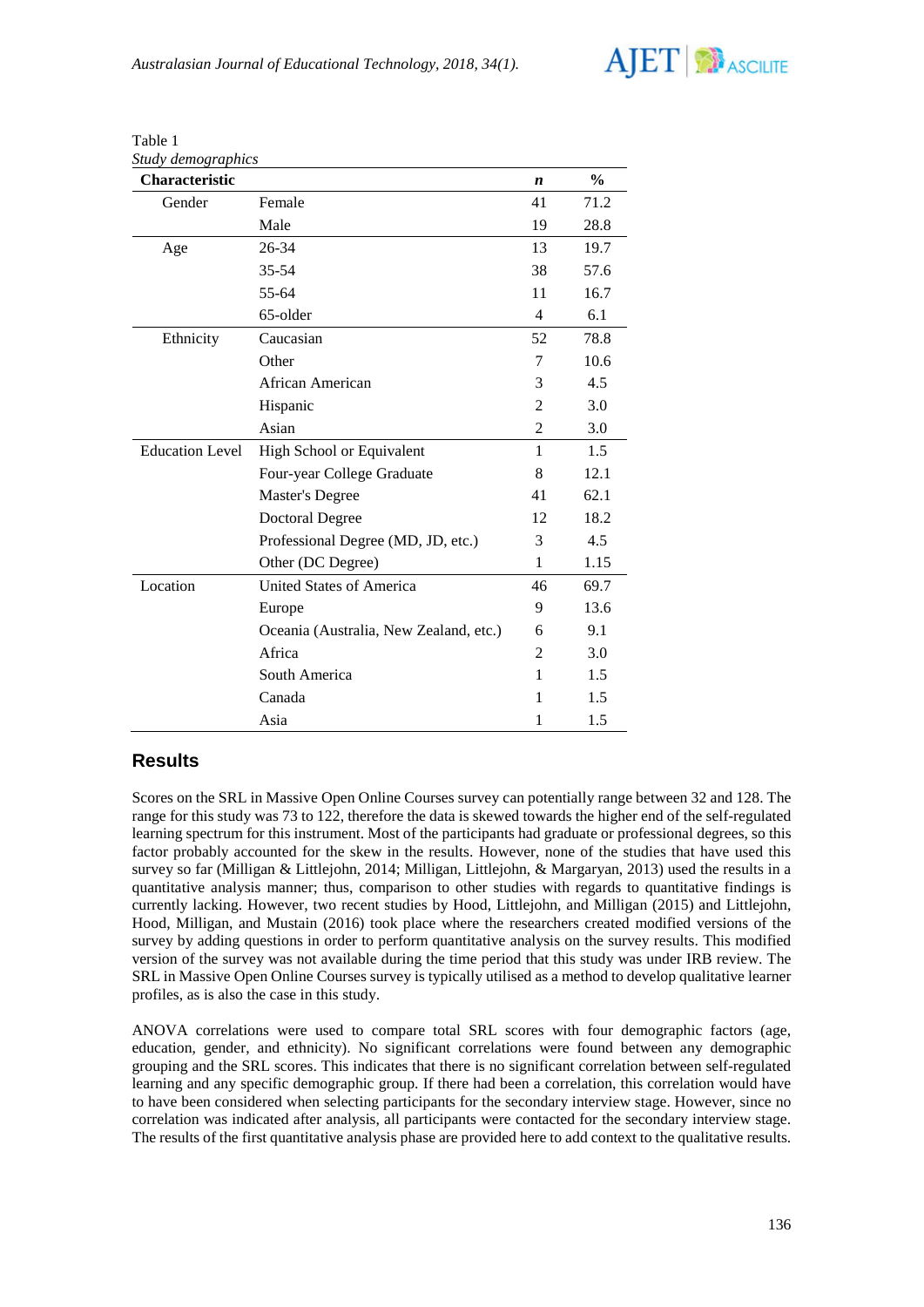

## **Reliability**

Reliability for the SRL in Massive Open Online Courses survey was calculated using data from this study. Cronbach's alpha for the 32-item survey ( $\alpha$  = .90) indicated that this instrument has high reliability. This reliability score aligns with other recent studies that utilised modified versions of the same survey, which ranged from .72 – .945 (Hood et al., 2015; Littlejohn et al., 2016).

## **Interview question coding**

The qualitative interview process involved asking a series of 10 questions, with follow-up questions as needed. The responses to these questions were investigated through content analysis to code for categories and themes. The categories that emerged are explained in Table 2.

#### Table 2

*Open-ended question coding results*

| <b>Categories</b>                                                                                                                                                                                                                                                                  | <b>Supporting statements</b>                                                                                                                                          |
|------------------------------------------------------------------------------------------------------------------------------------------------------------------------------------------------------------------------------------------------------------------------------------|-----------------------------------------------------------------------------------------------------------------------------------------------------------------------|
|                                                                                                                                                                                                                                                                                    | <b>Question 1:</b> Can you tell me about your overall experience in HumanMOOC?                                                                                        |
| The course was a positive.<br>experience that was<br>beneficial in many ways                                                                                                                                                                                                       | "It was a great experience overall. It was fun." (Avery)<br>"I really enjoyed participating in this MOOC." (Emery)                                                    |
| Interactive social media<br>aspects of the course were<br>productive                                                                                                                                                                                                               | "I found the discussions and assignments done by others very helpful to<br>my learning." (Carter)<br>"enjoyed the Garden approach much more than I expected." (Reese) |
| Learners encountered<br>design and technical<br>difficulties                                                                                                                                                                                                                       | "The content I found overly simple and poor." (Carter)<br>"I have found it a little difficult at times." (Casey)                                                      |
| Learners were looking for<br>practical application to<br>work                                                                                                                                                                                                                      | "I have been looking for ways to beef up ideas for online course<br>development." (Emery)<br>"it offered new knowledge that will help enhance my skills." (Jessie)    |
| <b>Question 2:</b> At several points in the course, you were given a choice of the learning modality to<br>participate in (instructor-led Stream or student-centred Garden). How would you describe your overall<br>pathway through those choices over the duration of the course? |                                                                                                                                                                       |

| Learners wanted<br>customisable, social<br>options to mix pathways       | "I swam in the Stream and I picked and chose from the Garden." (Alex)<br>"I went back and forth between the Garden and the Stream." (Landry)                                                         |
|--------------------------------------------------------------------------|------------------------------------------------------------------------------------------------------------------------------------------------------------------------------------------------------|
| Learners wanted linear,<br>time manageable guidance<br>through a pathway | "I was seeking a linear sequence so I chose the Stream." (Blake)<br>"Due to time constraints I followed the instructor led Stream for all of my<br>assignments." (Emery)                             |
| Technical or design<br>difficulties affected<br>pathway choice           | "After a while, I quit Stream path and continued to Garden path  it was<br>too static." (Taylor)<br>"I crossed into the Garden just a bit when I got a little confused with the<br>Stream." (Parker) |

**Question 3:** What was your rationale for using the pathway(s) that you choose?

| Participants wanted | "I was in the Garden because of the mutual communications, actively  |
|---------------------|----------------------------------------------------------------------|
| specific types of   | changing conversations, fast knowledge flow and interesting people." |
|                     | (Taylor)                                                             |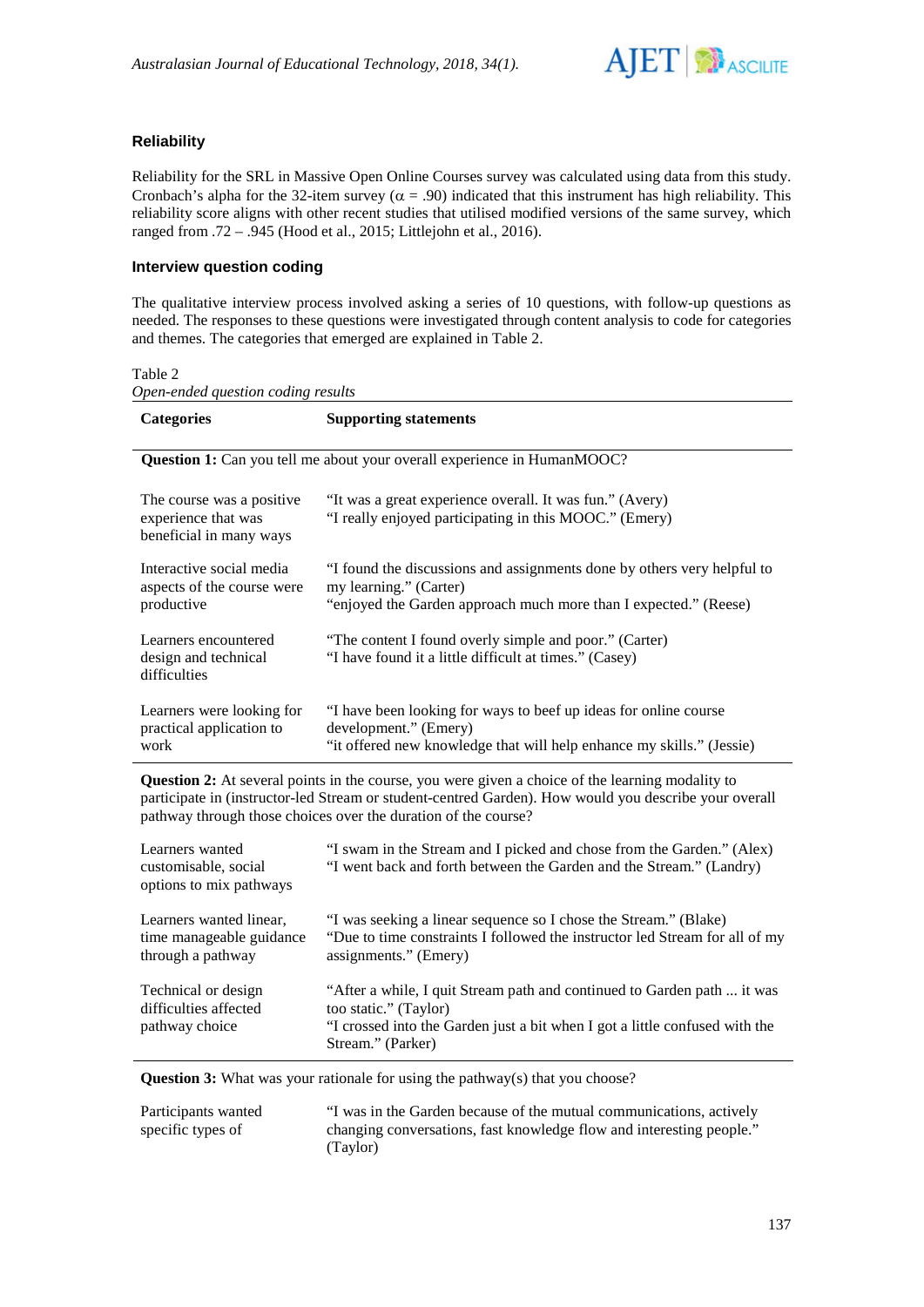

| interactions with other<br>learners | "Lots of conversations and public engagement." (Reese)                  |
|-------------------------------------|-------------------------------------------------------------------------|
| The Stream offered easier,          | "I feel that the Stream is a good way to learn the basics." (Hayden)    |
| more manageable path                | "It fit with the time I had to be in the course." (Reagan)              |
| Learners appreciated                | "I went through the course like I was shopping at a grocery store       |
| customisable ownership              | choosing what products appealed to me to meet the needs of the projects |
| choices                             | I needed to complete." (Alex)                                           |

**Question 4:** What was your rationale for not utilising a different pathway?

| Learners did not<br>understand or have interest<br>in other pathway | "I did not entirely understand the concept of the Garden." (Parker)<br>"I wasn't interested in a lot of interaction." (Reagan)                                             |
|---------------------------------------------------------------------|----------------------------------------------------------------------------------------------------------------------------------------------------------------------------|
| Learners just preferred<br>chosen pathway                           | "I enjoy structure." (Blake)<br>"I felt that I needed what was offered in the instructor-led Stream."<br>(Jordan)                                                          |
| Learners encountered<br>technical or design<br>difficulties         | "I tried to use Canvas but it was impossible for me to use it to meet my<br>goal of meeting new people." (Jamie)<br>"I do not like too many choices for learning." (Blake) |

**Question 5:** Did the course content design factor into the pathway(s) you choose? Why is that so?

| Pathway choice was based<br>on factors external to<br>design | "For my particular situation, I choose the pathway regardless of the<br>design. My pathway choice is entirely based on my knowledge on the<br>subject at hand, not because of the pathway design." (Hayden) |
|--------------------------------------------------------------|-------------------------------------------------------------------------------------------------------------------------------------------------------------------------------------------------------------|
| Technical or design<br>problems affected<br>pathways choice  | "I wonder if the design of having things due weekly impacted my ability<br>to perhaps explore more of the Garden path." (Emery)                                                                             |
| The design of content<br>helped pathway choices              | "Yes, it was easiest for me to just go through the course page by page."<br>(Reagan)<br>"I would say 'yes' because I felt I needed to have guidance and criteria."<br>(Parker)                              |

Question 6: Did the course activity design factor into the pathway(s) you choose? Why is that so?

| Perceived positive design<br>benefits encouraged choice    | "Of course, that is also because both pathways were equally well<br>designed." (Hayden)<br>"By offering certain information the course made me read or think more<br>about different things." (Charlie)                    |
|------------------------------------------------------------|----------------------------------------------------------------------------------------------------------------------------------------------------------------------------------------------------------------------------|
| Personal preferences and<br>choices affected pathway       | "For my particular situation, I choose the pathway regardless of the<br>design. My pathway choice is entirely based on my knowledge on the<br>subject at hand, not because of the pathway design." (Hayden)                |
| Negative design or<br>technical factors affected<br>choice | "The fact that those doing the Stream were using the forums as a way to<br>share their work, made it difficult for me to interact with, because the<br>format of forums makes it difficult for me to 'converse." (Cameron) |

**Question 7:** Considering your responses to the Self-Regulated Learning (SRL) survey, how would you describe your experiences with SRL in this course?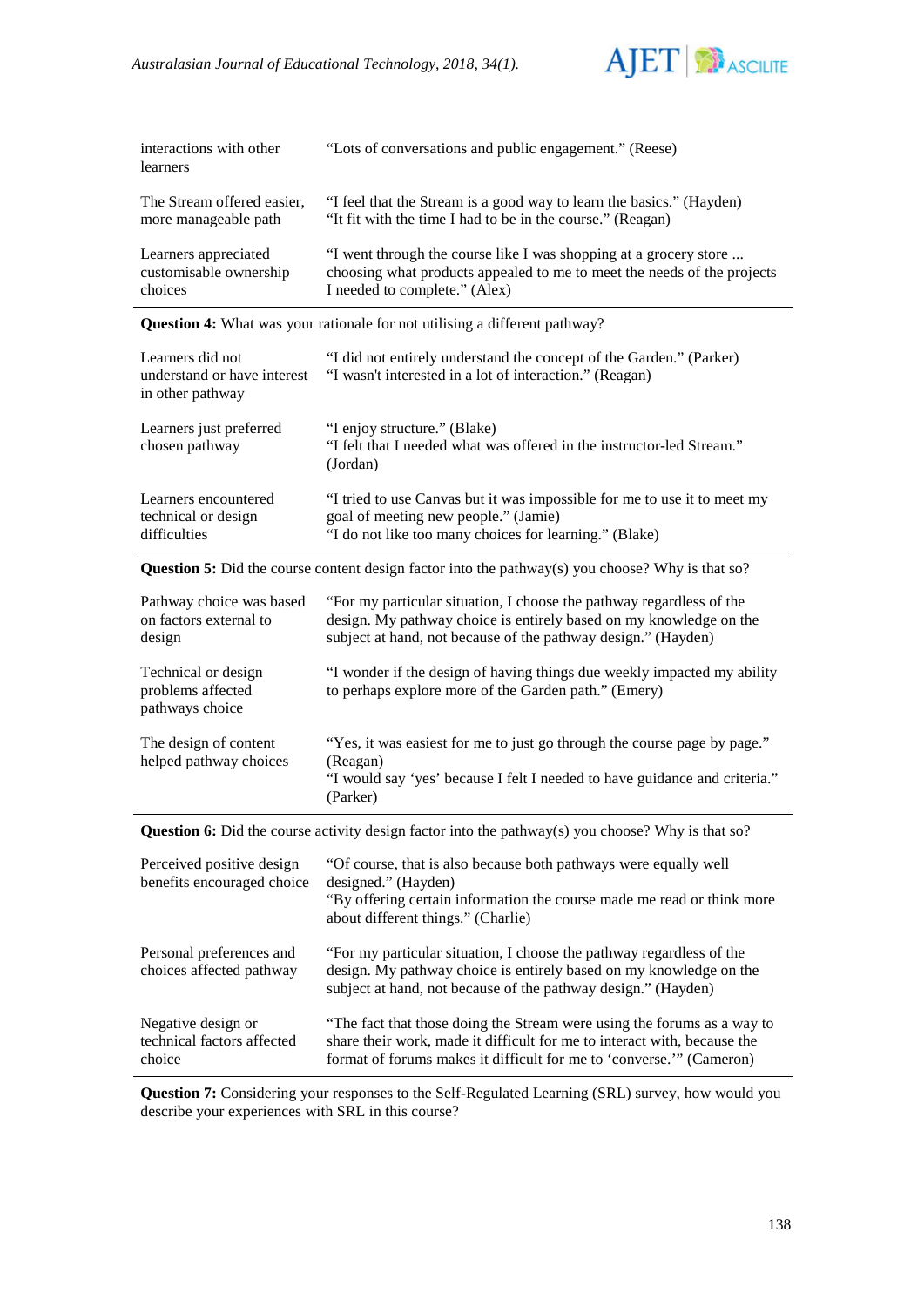

| The course/pathways<br>design encouraged self-<br>regulation                        | "I would say that I was strongly self-regulated my way through the<br>course, and felt like I could (which does speak to the course design)."<br>(Cameron)<br>"I was motivated by excellent content provided in the course." (Alex)                                                    |
|-------------------------------------------------------------------------------------|----------------------------------------------------------------------------------------------------------------------------------------------------------------------------------------------------------------------------------------------------------------------------------------|
| Learners' self-regulation<br>was independent of design                              | "I sometimes watched the great view in the Garden, rested and enjoyed<br>the moment in some cases, I was the gardener, planting seeds, watering<br>trees and tasting apples." (Taylor)<br>"I think I stayed true to my own learning style and needs throughout the<br>course." (Emery) |
| Learners demonstrated<br>non-self-regulation<br>attributes independent of<br>design | "I am a procrastinator at heart  I work better under pressure." (Landry)<br>"Being the holiday time I actually struggled with it a little this time<br>round." (Casey)                                                                                                                 |
| Design and technical<br>issues affected self-<br>regulation                         | "I felt there were a lot of tasks to complete in a short time frame."<br>(Casey)<br>"I did have a few accessibility issues in the middle of the course which<br>did NOT help." (Landry)                                                                                                |

**Question 8:** How would you describe the relationship between your pathway choice, the course content design, and self-regulation?

| Content/pathways design<br>affected SRL positively    | "I liked the flexibility of being able to adapt the pathway to the content,<br>which made it easier to complete the assignments." (Landry)<br>"My self-regulation was affected because the Stream made it easy and<br>efficient to be self-regulated." (Blake) |
|-------------------------------------------------------|----------------------------------------------------------------------------------------------------------------------------------------------------------------------------------------------------------------------------------------------------------------|
| External factors influenced<br>pathway choice and SRL | "I would say that my pathway choice was a result of pursuing my own<br>goal (meeting people)." (Jamie)<br>"I chose to just go straight through the content as outlined and it worked<br>very well." (Reagan)                                                   |
| Design factors negatively<br>impacted SRL             | "I would say that there were lots of mini hurdles trying to complete all of<br>the takes in different areas was tricky." (Casey)                                                                                                                               |

**Question 9:** How would you describe the relationship between your pathway choice, the course activity design, and self-regulation?

| Activity/pathways design<br>affected SRL positively        | "The flexibility was helpful." (Landry)<br>"I was able to quickly self-regulate due to the design and ease of the<br>pathway." (Blake)                                                      |
|------------------------------------------------------------|---------------------------------------------------------------------------------------------------------------------------------------------------------------------------------------------|
| Non-design factors<br>influenced pathway choice<br>and SRL | "The activities were not really relevant to my goals so I did not pursue<br>them." (Jamie)<br>"For the Stream I chose to pay attention because the activities were<br>interesting." (Avery) |
| Learner sees content and<br>activities as same             | "I don't think I see the content that separate from the activity design. The<br>course topics and the activities are intertwined for me." (Parker)                                          |

**Question 10:** What else would you like to share that would be related to these questions?

| Learners had a positive  | "Thanks for a great MOOC experience." (Avery)                          |
|--------------------------|------------------------------------------------------------------------|
| course/design experience | "I felt like it was design-theory, learning styles, and differentiated |
|                          | learning and online education coming to life." (Alex)                  |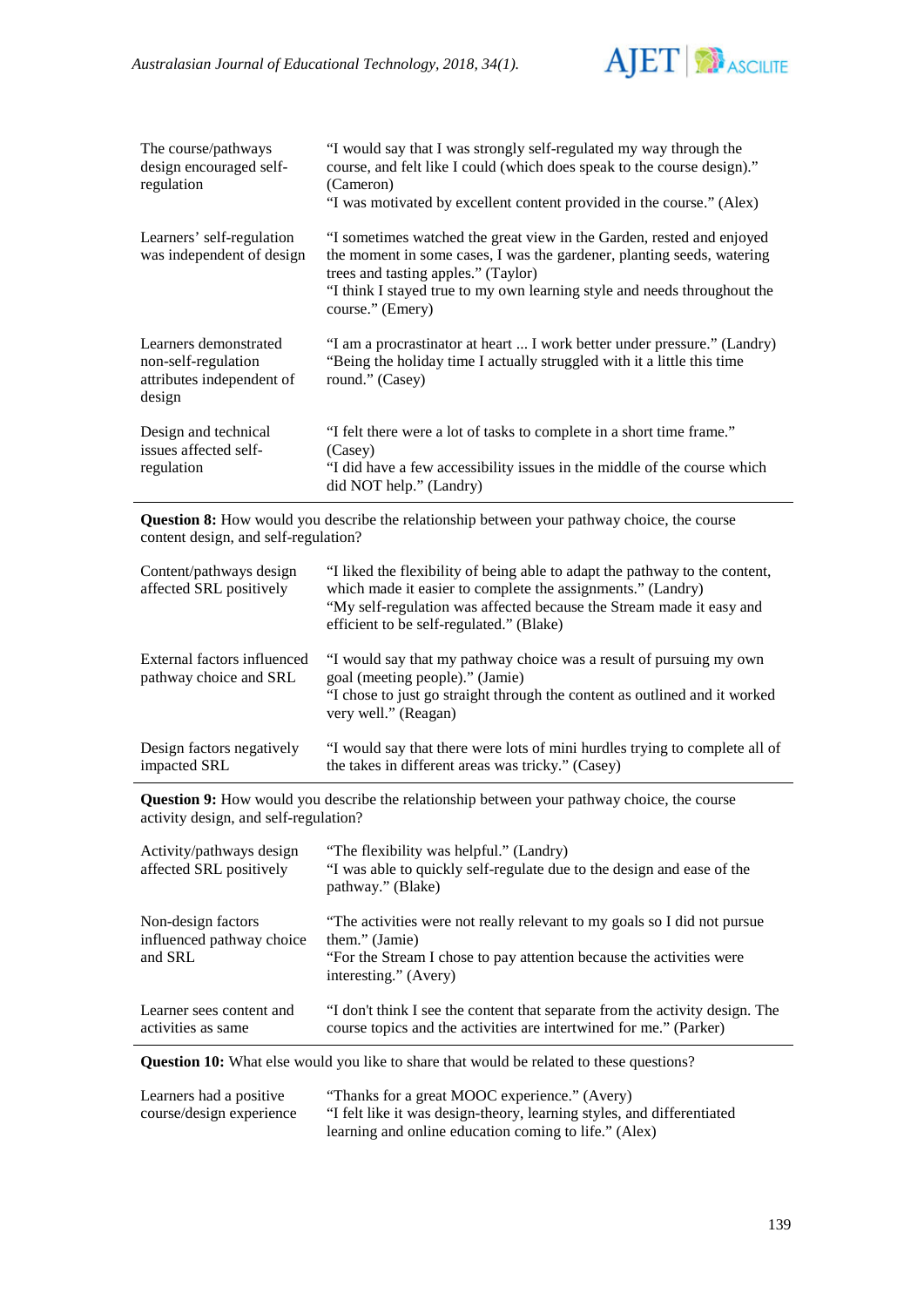

| Different tool/design<br>choices would have<br>improved experience | "I would suggest having a drop down menu labelled Stream and one for<br>Garden." (Blake)<br>"I would like to see the course offered over six (6) weeks rather than four<br>$(4)$ ." (Casey)     |
|--------------------------------------------------------------------|-------------------------------------------------------------------------------------------------------------------------------------------------------------------------------------------------|
| Problems or lack of<br>awareness of tools affected<br>experience   | "I ran in to a few snags with submission of assignments if I chose the<br>Garden path." (Landry)<br>"In the Garden path, I found the 'friending' or 'following' people<br>confusing." (Cameron) |
| Personal preferences<br>factored into learning<br>experience       | "I skimmed the articles, watched the videos, but was more anxious to<br>'create' and 'engage' than to read the content in detail." (Parker)                                                     |

#### **Interview themes**

The preceding categories were analysed for similarities and synthesised into emerging themes. The two themes that were identified were: (1) participants desired an overall learning experience that was tailored to personal learning preferences; and (2) technical and design limitations can create barriers in the learning experience. A few categories did not fit into either of these themes, but did not form a cohesive theme of their own.

The first theme encompassed learners who both enjoyed the ability to choose their own modality as well as those who did not care about the modality choice option, but still benefitted from having their preferred modality present. Some participants also expressed suggestions for ways to improve choices. This theme would support the idea that learners enjoy the ability to personalise their own customisable pathway, even if they are not aware of their ability to make that choice. However, the suggestions that many made, as well as some comments about the design choices not helping their choices, would indicate that the customisable pathways design model still needs research and improvement, an idea that is supported in the second theme.

The second theme encompassed both technical problems with the Stream and Garden user interfaces, as well as problems with design choices made by the instructors. Several learners found the Canvas user interface to be confusing. This probably indicates that learners needed an easier to navigate learning management system for the Stream modality, as the course discussion forums were crowded with questions asking where to find certain resources. Future offerings of this course design methodology should look for simpler, more user-friendly content or learning management systems for offering the Stream modality. Additionally, the scaffolding into the Garden could be more extensive to help the learners that expressed confusion with that modality.

### **Research question results**

*What are the attributes of the MOOC learners' pathway choices through the course content and activities?* The learners' pathway choices tended to be specific to several individual learner factors. These factors related to attributes of the pathway choices based on qualitative analysis include personal preferences, time constraints, confusion with the design and/or tools, desire for a specific learning experience for the specific course, well-designed pathway choices, personal desires for specific social interactions (or lack thereof), or an ever-changing mixture of any of these factors on any specific day. The idea that less regulated or experienced learners will choose an instructor-guided path and that more regulated or experienced learners will choose a student-centred path was not well supported by the analysis. Therefore, the main attributes of the MOOC learners' pathway choices seemed to be individualised, not conforming too many recognisable patterns, and connected to many factors internal and external to the course design and purpose.

#### *What are MOOC learners' experiences in the customisable learning pathways? To what extent are their pathways related to the course designs?*

Many learners appeared to have a positive experience in the customisable modality pathways design, though many were also confused by the design and tools utilised. The general learning pathway patterns (research question 2, sub-question 1) seemed to be that learners: (a) chose one modality and stuck with that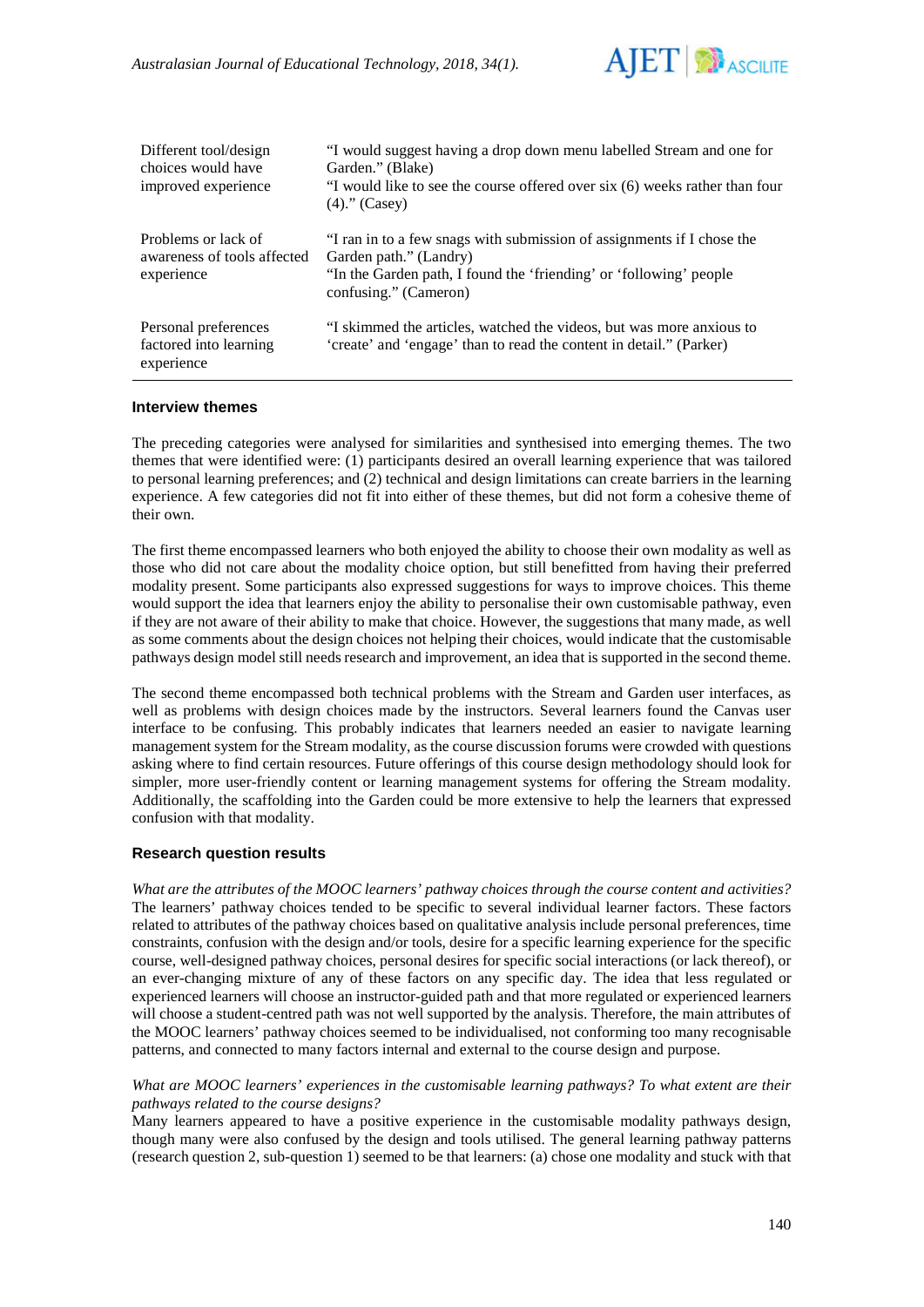

modality through the entire course, (b) created a linear mixture of both pathways for the entire course, (c) created a nonlinear mix of both modalities for the entire course, (d) chose one modality at the beginning and then switched to the other when the original choice became difficult, confusing, or boring, or (e) utilised both pathways interchangeably through the entire course. With regards to learner modality patterns (research question 2, sub-questions 2 and 3), learner patterns appeared to sometimes have a relationship to course design and activities, and sometimes not. Many learners seemed to choose modality patterns based on personal reasons. Others indicated that the design of the course helped in the modality choices they made. Still others found the design confusing and felt this hindered their choices. Sometimes, this confusion was connected to problems with the tools or tool interface, but for a few learners, the course design did seem to affect modality patterns. All of these scenarios connected to both themes that emerged from the analysis, in that learners preferred making choices but had issues that affected choices. Those who were affected negatively by design issues seemed to desire having the course designed in manner that would have been more to their personal learning preferences. In general, the ability to choose modality patterns in relation to the course design seemed to either not affect pathways choices at all, or tended to help learners chose an individualised pathway.

### **Discussion**

Some of the comments from participants highlighted the contradictory nature of offering choices to all learners. Many participants indicated appreciation for the fact that they could focus on the linear Stream pathway without interruptions from social interaction in the Garden. Others indicated that they wished the Stream and Garden were more "permeable", allowing learners to see both options at the same time. The question becomes: which learners gets their desires in the final course design? These ideas cannot really coexist at the same time for all learners. Perhaps new technology needs to be developed to make this possible? This need for flexibility has been noted in earlier research into multiple pathways design (Crosslin & Dellinger, 2015; Crosslin et al., in press; Dawson et al., 2015).

This leads to one other interesting finding to discuss, which is how some participants felt hindered by the interface and or design of the technology, most notably the learning management system utilised in HumanMOOC. Some of the technology in the course was very inflexible. The fact that many participants noted this could be a sign that the flexibility of the tools is more important than coherence or lack of coherence between content and activities. A case could be made for using more flexible technology tools where they exist, or, where they don't exist, inventing new ones. Previous studies into new technologies implemented in dual-layer courses indicates that new tools can be beneficial (Dawson et al., 2015; Rosé et al., 2015). However, the relatively high SRL scores from all participants seemed to indicate that most learners could overcome those limitations. SRL tends to be studied in courses that have one pathway choice for the entire course, so it may be the case that a new paradigm of SRL needs to be applied to contexts like HumanMOOC where learners are in more control of power dynamics. In general, these issues lent support to the second theme of design and technically difficulties affecting learners in various ways.

#### **Implications for education**

Assuming that the findings and discussion from this study are plausible, the task ahead for those working on customisable modality pathways design is complex. Creating customisable learning experiences is no small task. Technology currently exists to support many of the ideas discussed in this study, but pulling these technologies together in a manner that maximises power dynamics control for individual learners will take a massive amount of research, investigation of options, user interface design, and end-user testing. Additionally, once a good system for supporting customisable layer design is in place, the hard work begins.

This hard work is the paradigm shift that would be necessary in untold numbers of practitioners that are used to controlling the decisions in designing a single pathway, one-size-fits-all-or-else course. So many courses are designed by the instructor in charge with clear objectives, clear steps to achieve those objectives, and clear content to consume as part of those steps. Those aspects can still stay in place as one of the pathway choices in a pathways course. The charge is really not to change people's chosen epistemology, but to expand their willingness to embrace others within the same course.

However, special note should be made of how these results could be utilised in other contexts. Not all learning systems allow for the type of openness required in MOOCs, therefore customisable pathway course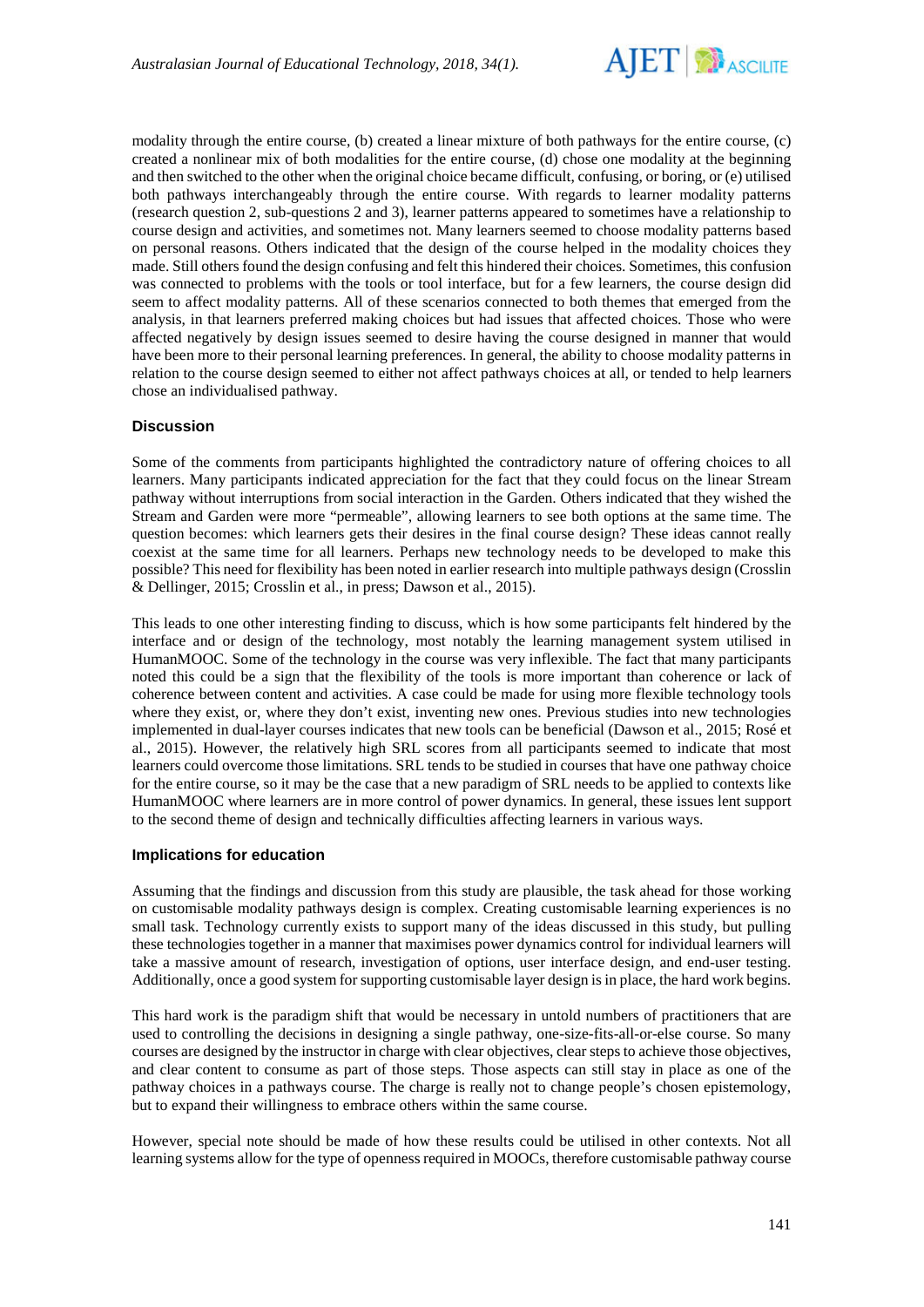

structures will need to be adjusted within these systems. For example, traditional online courses typically require more easily gradable artefacts. Within traditional online courses, the results of this study could be utilised to implement greater student choice over which artefacts are produced. Traditional online courses could also be divided into sections, with each section allowing learners to self-map their learning pathway to some degree. Then, all learners could come together at the end of each section for a standardised assessment required by the degree program. Instructors could also create a bank of assignments to facilitate self-mapping while keeping assignments within institutionally-mandated parameters. The goal of these design adjustments would be to foster self-regulation and determination as much as possible within contextual restraints.

### **Limitations**

Due to the mixed methods nature of the study, the main limitation of this study is that the results are not quantifiably generalisable to the larger education population. The design of this study utilises a methodology that focuses on the qualitative results, with the quantitative analysis only necessary to formulate selections for the second phase. Additionally, the primary researcher also served as instructor and lead instructional designer for HumanMOOC. This could have introduced a bias towards certain design structures in the data collection of the qualitative feedback. Perceptual misrepresentations are also a limitation in any qualitative research study, as well the ability of the quantitative instruments to accurately record complex ideas such as pathway choices and self-regulated learning. Additionally, the inconsistent participation rates as well as high drop-out rates that many MOOCs experience make a consistent scope difficult to conceptualise.

#### **Suggestions for further research**

Based upon the findings discussed in this study, several recommendations for further research are proposed. These recommendations include: investigating different tools, developing new instruments, and exploring how to improve interface design. When investigating other tools, future research could look into other learning management systems, or even content management systems like WordPress or Drupal, to see if systems like those work better for more learners in customisable pathways courses. Additionally, researchers could also examine the effects of other social media tools beyond Twitter and blogs on the customisable pathways experience. In developing new instruments, new scales need to be developed in order to rate levels of connectivism versus instructivism, or instructor-centred versus learner centred preferences of learners in customisable pathways courses more fully. Finally, as new tools are developed to support customisable learning pathways, experiences, and validation, these tools will be accompanied by various interface choices that also need to be researched.

# **Conclusion**

The findings reported in this study are often contradictory and vague. Such is the nature of looking into true individualised learning. Individual learners are diverse, unique, and difficult to fit into boxes. In many ways, the scattered results presented here are an indication that the customisable modality pathways design is on the right track. If too many learners lined up on too many factors, there would be no need for customisation. However, the results of this study appear to support the idea that learners need the ability to customise their learning experiences. Ultimately, the goal of customisable modality pathway design is to humanise online education more, by returning power back to individual learners so they can self-regulate through their own personalised pathway. Instead of losing learners in a sea of data, computer algorithms, learning at massive scale, and dehumanising tools, courses could become places where each person becomes a unique individual fully able to control their own learning experiences.

The author wishes to acknowledge Dissertation Chair, Dr Lin Lin, as well as Dissertation Committee, Dr Scott Warren, Dr Cathleen Norris, and Dr George Siemens for their guidance, input, and editing on the dissertation that formed the basis for this article.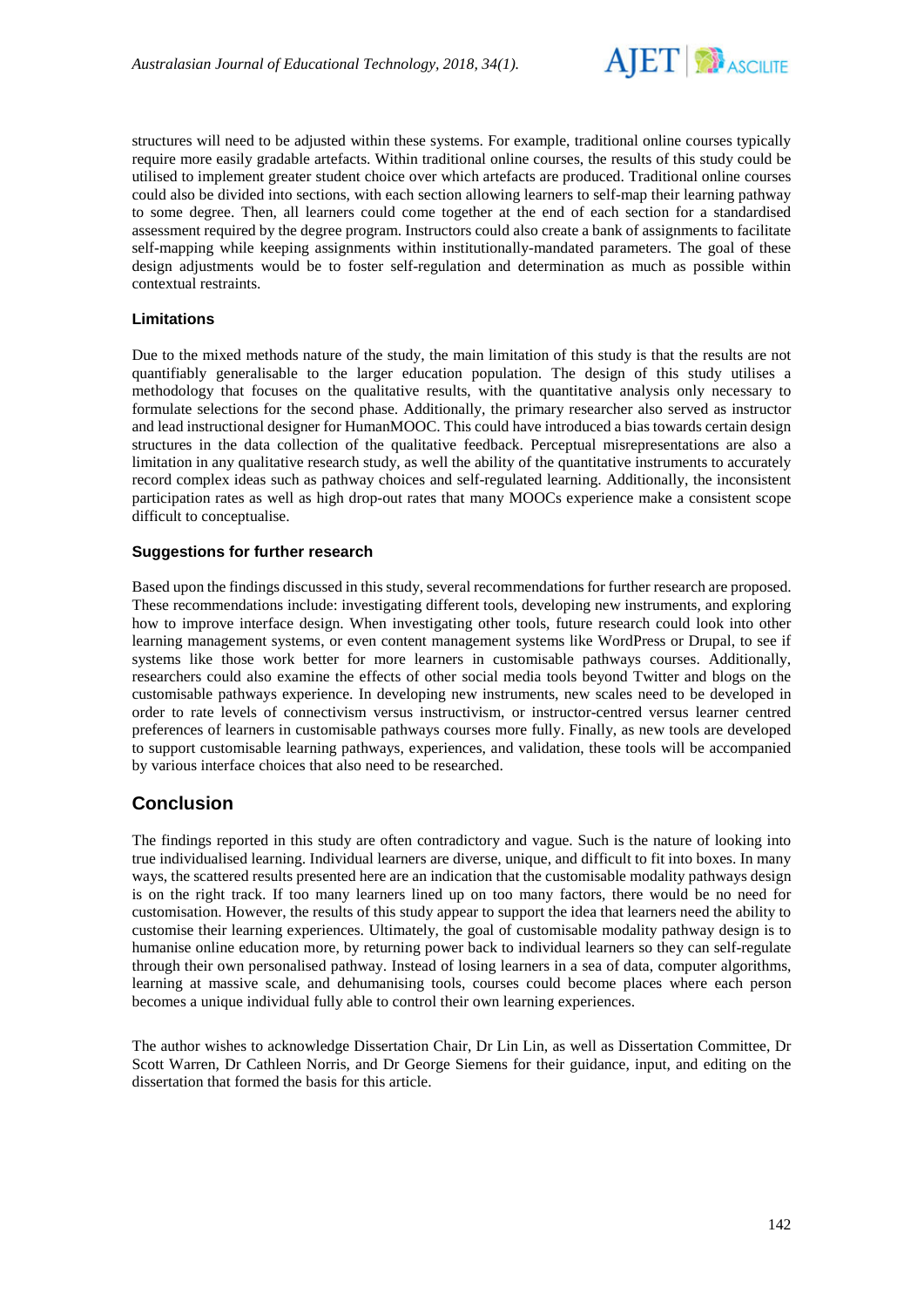

# **References**

- Blaschke, L. M. (2012). Heutagogy and lifelong learning: A review of heutagogical practice and selfdetermined learning. *The International Review of Research in Open and Distance Learning, 13*(1), 56-71. <https://doi.org/10.19173/irrodl.v13i1.1076>
- Cabiria, J. (2012). Connectivist learning environments: Massive open online courses. *Proceedings of The 2012 World Congress in Computer Science Computer Engineering and Applied Computing, Las Vegas, NV*, 16-19.
- Chung, L. Y. (2015). Exploring the effectiveness of self-regulated learning in massive open online courses on non-native English speakers. *International Journal of Distance Education Technologies (IJDET), 13*(3), 61-73. <https://doi.org/10.4018/IJDET.2015070105>
- Creswell, J. W., & Clark, V. L. P. (2011). *Designing and conducting mixed methods research* (2nd ed.). Thousand Oaks, CA: Sage Publications.
- Crosslin, M. (2016). *Customizable modality pathway learning design: Exploring personalized learning choices through a lens of self-regulated learning* (Doctoral dissertation). University of North Texas, Denton, TX. Retrieved from<http://digital.library.unt.edu/ark:/67531/metadc849703/m1/1/>
- Crosslin, M. (2017, March 28). Creating a self-mapped learning pathway [Blog post]. Retrieved from <http://www.edugeekjournal.com/2017/03/28/creating-a-self-mapped-learning-pathway/>
- Crosslin, M., & Dellinger, J. T. (2015). Lessons learned while designing and implementing a multiple pathways xMOOC + cMOOC. In D. Slykhuis, & G. Marks (Eds.), *Proceedings of Society for Information Technology & Teacher Education International Conference 2015* (pp. 250-255). Chesapeake, VA: Association for the Advancement of Computing in Education.
- Crosslin, M., Dellinger, J. T., Joksimović, S., & Kovanović, V. (in press). Customizable modalities for individualized learning: Examining patterns of engagement in dual-layer MOOCs. *Online Learning Journal*.
- Dabbagh, N., Benson, A. D., Denham, A., Joseph, R., Al-Freih, M., Zgheib, G., Fake, H., & Guo, Z. (2016). Massive open online courses. In *Learning Technologies and Globalization* (pp. 9-13). Cham: Springer. [https://doi.org/10.1007/978-3-319-22963-8\\_2](https://doi.org/10.1007/978-3-319-22963-8_2)
- Dawson, S., Joksimović, S., Kovanović, V., Gašević, D., & Siemens, G. (2015) Recognising learner autonomy: Lessons and reflections from a joint x/c MOOC. *Proceedings of Higher Education Research and Development Society of Australasia 2015, Melbourne,* 117-129.
- Downes, S. (2013a, April 9). What the 'x' in 'xMOOC' stands for [Google+ post]. Retrieved from <https://plus.google.com/+StephenDownes/posts/LEwaKxL2MaM>
- Downes, S. (2013b, October). Connective knowledge and open resources [Web log entry]. Retrieved from<http://halfanhour.blogspot.co.uk/2013/10/connective-knowledge-and-open-resources.html>
- Ferguson, R., Clow, D., Beale, R., Cooper, A. J., Morris, N., Bayne, S., & Woodgate, A. (2015). Moving through MOOCS: Pedagogy, learning design and patterns of engagement. In G. Conole, T. Klobučar, C. Rensing, J. Konert, & É. Lavoué (Eds.), *Design for teaching and learning in a networked world* (pp. 70-84). Toledo: Springer International Publishing. [https://doi.org/10.1007/978-3-319-24258-3\\_6](https://doi.org/10.1007/978-3-319-24258-3_6)
- Gasevic, D., Kovanovic, V., Joksimovic, S., & Siemens, G. (2014). Where is research on massive open online courses headed? A data analysis of the MOOC research initiative. *The International Review of Research in Open and Distributed Learning, 15*(5), 134-176. https://doi.org/10.19173/irrodl.v15i5.1954
- Hase, S., & Kenyon, C. (2007). Heutagogy: A child of complexity theory*. Complicity: An International Journal of Complexity and Education, 4*(1), 111-118.
- Haug, S., Wodzicki, K., Cress, U., & Moskaliuk, J. (2014). Self-regulated learning in MOOCs: Do open badges and certificates of attendance motivate learners to invest more? *Proceedings of the European MOOC Stakeholder Summit 2014*, *Graz, Austria*, 66-72.
- Hew, K. F., & Cheung, W. S. (2014). Students' and instructors' use of massive open online courses (MOOCs): Motivations and challenges. *Educational Research Review, 12*, 45–58. <https://doi.org/10.1016/j.edurev.2014.05.001>
- Hood, N., Littlejohn, A., & Milligan, C. (2015). Context counts: How learners' contexts influence learning in a MOOC. *Computers & Education, 91*, 83-91. <https://doi.org/10.1016/j.compedu.2015.10.019>
- Jordan, K. (2015). Massive open online course completion rates revisited: Assessment, length and attrition. *The International Review of Research in Open and Distributed Learning, 16*(3), 341-358. <https://doi.org/10.19173/irrodl.v16i3.2112>